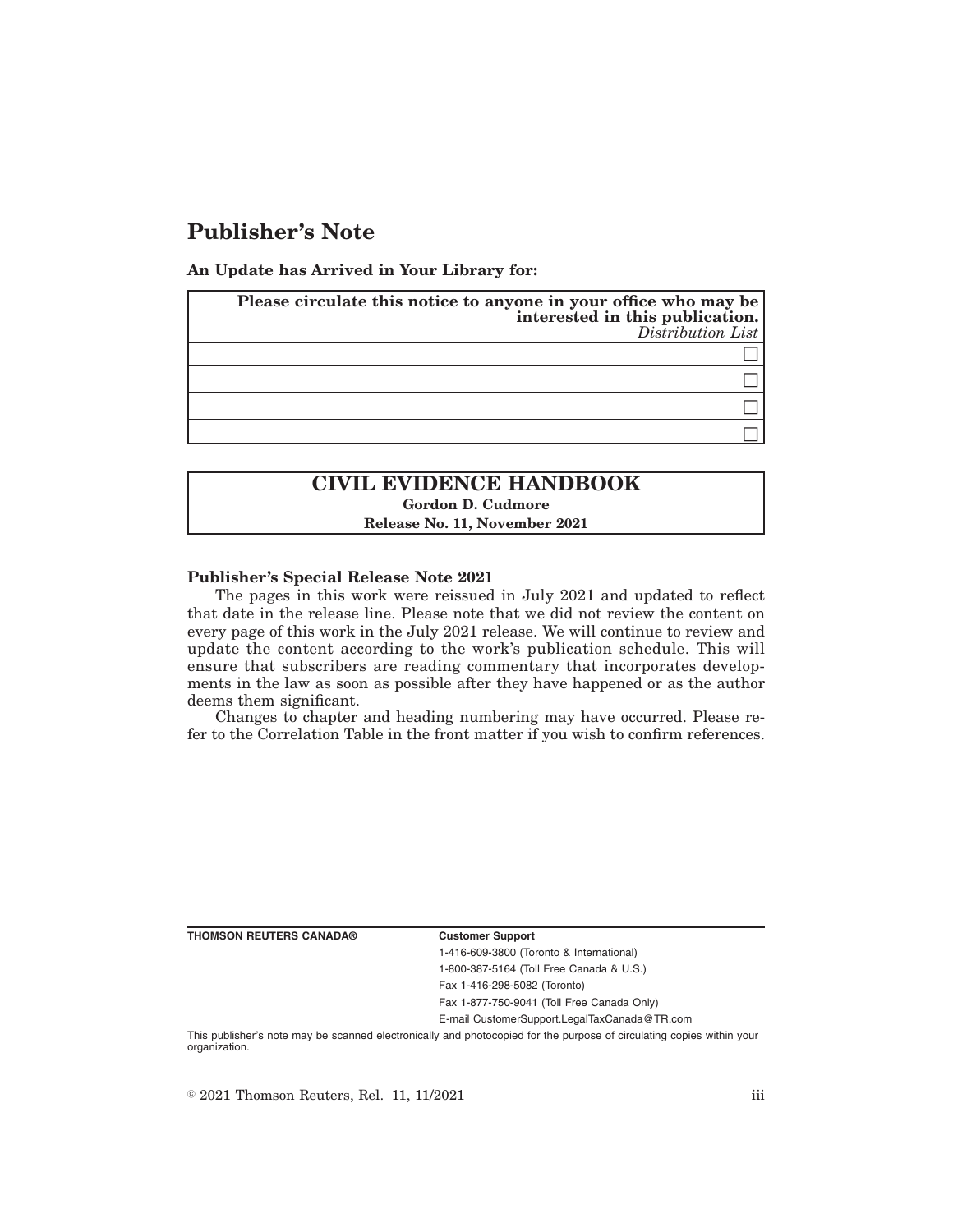The Civil Evidence Handbook is a succinct reference to evidentiary matters. It includes the Evidence Acts from all common law provinces as well as the Canada Evidence Act and a concordance to these Acts. The topics covered are: Admissibility • Relevance • Burden of Proof • Presumption • Judicial Notice • Competence and Compellability • Pleadings • Interpreters • Examination-in-Chief • Impeaching Your Own Witness • Cross-Examination • Re-Examination • Reply Evidence • Experts (Opinion Evidence) • Parole Evidence Rule • Hearsay • Exceptions to the Hearsay Rule • Demonstrative Evidence.

This release contains updates annotations to the British Columbia *Evidence Act* and Ontario *Evidence Act*. It also updates a proof of fact, Intentional Spoliation of Evidence.

### **Highlights**

- E **British Columbia Evidence Act Section 42 Admissibility of Business Records —** Defendant sought to introduce several of plaintiff 's medical records for the truth of their contents, specifically as they related to what plaintiff was reporting to her medical practitioners after the subject motor vehicle collision. Plaintiff conceded that the basic procedural requirements of s. 42 of the *Evidence Act*, R.S.B.C. 1996, c. 124 were met in relation to these documents. Plaintiff also conceded that the documents could at least be admitted for the purpose of considering credibility. However, plaintiff argued that the documents should not be admitted for the truth of their contents because defendant could not establish that the statements relied upon were in fact made by plaintiff. Plaintiff did not agree that she made the statements and given this in addition to the testimony of one of the physicians, there was little support for the proposition that the statements were in fact made by plaintiff. Several of the records appeared to have been recorded well after the relevant appointment took place, while others appeared to have been recorded scant moments after the appointment commenced. For other records, the identity of the author is unclear. Each of these concerns casted further doubt on the accuracy of the alleged reports. Defendant could have taken steps to call the persons who created the records and confirmed with these witnesses whether plaintiff said the words noted in the records but failed to do so. Absent such evidence, there was insufficient information to conclude that plaintiff in fact said the comments noted in these records, and the records were accordingly not admitted for the truth of their contents. *Rab v. Prescott*, 2020 CarswellBC 2122, 2020 BCSC 1255, 323 A.C.W.S. (3d) 77.
- E **Ontario Evidence Act Section 32 Copies of Public Books or Documents —** Even if a Statistics Canada report was a public document within the meaning of s. 32 of the *Evidence Act*, R.S.O. 1990, c. E.23. where there was no evidence that the report was produced "from the proper custody" at trial as required by s. 32, defendant's argument that the trial judge erred in failing to admit the report was rejected. *West v. Knowles*, 2021 CarswellOnt 6542, 2021 ONCA 296.

### **ProView Developments**

Your ProView edition of this product now has a new, modified layout: